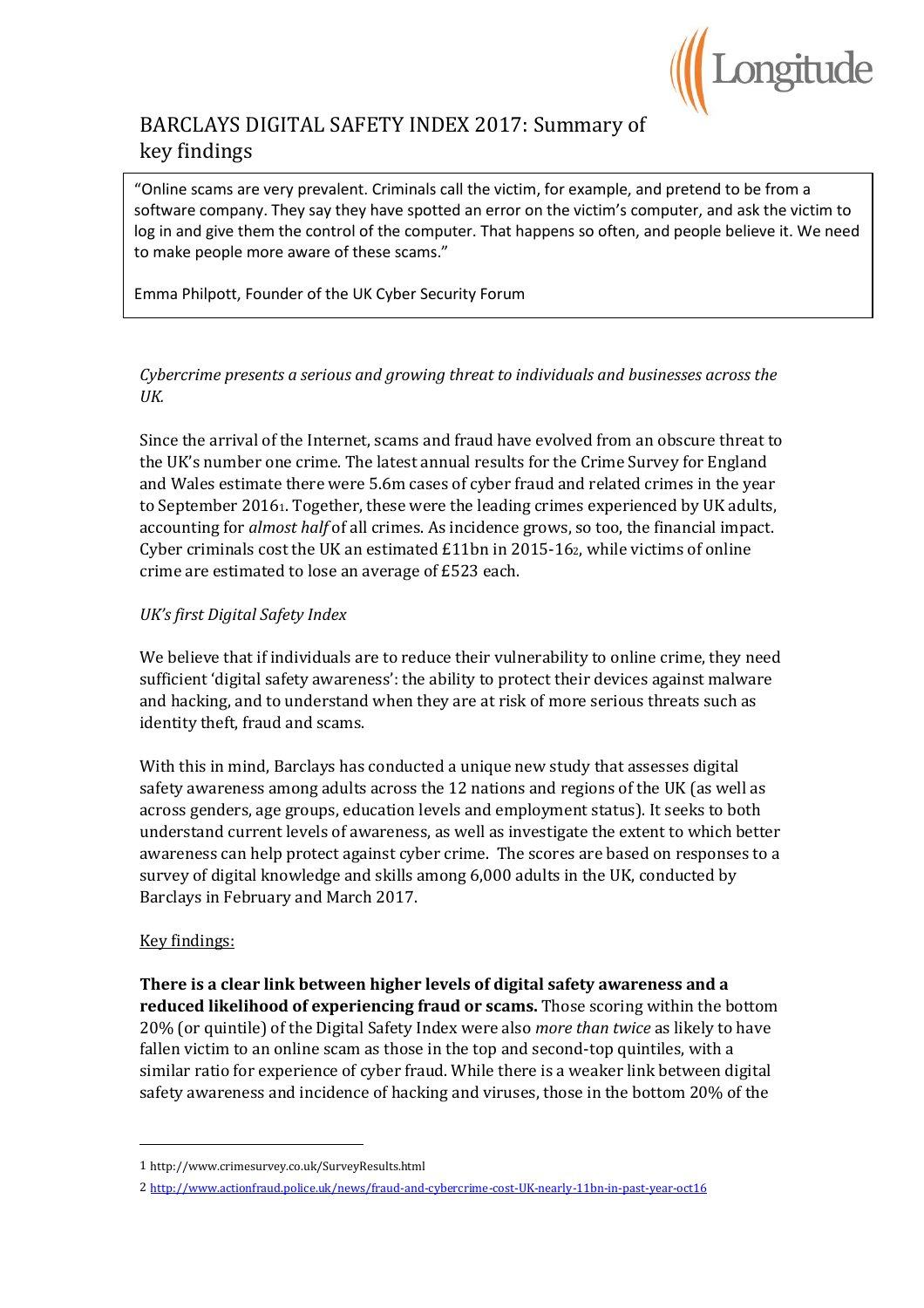

# Digital Safety Index were still about one third more likely to have experienced such breaches than those in the top two brackets.



### **London is a digital "black spot" within the UK, both in terms of awareness and**

**susceptibility to crime.** In most parts of the UK, differences in Digital Safety awareness scores vary only marginally. The exception, however, is the UK capital, which languishes at the bottom of our regional index. London's position may be driven in part by the city's high share of Millennials (41% of people polled, compared to a UK average of 30%), which received lower scores overall compared with older age groups (see below). However, this doesn't paint the whole picture. Across demographic groups, Londoners tend to fare worse in our Index of digital safety awareness, and – in line with our findings linking awareness to experience of hacking and fraud – they are also the number one target for cyber crime (see charts, below).

**While cities in general perform more poorly than rural areas.** Another possible explanation for London's poor scoring could be the wider range of activities Londoners (and other city dwellers) carry out online, such as swiping their phones to access public transport and connecting to free public wifi, which could be driving complacency in other areas of their digital lives. With more people working in white collar jobs in cities compared to rural areas (which by contrast score better than the UK average), it could also be that people are simply doing too many things online to practice good "digital hygiene". Indeed, among the 10 leading cities in our Index, all bar one – Liverpool – has a Digital Safety score of below the UK average, with Birmingham emerging alongside London both as a weak spot for safety awareness and as a hub of digital crime.

**One in four people have experienced a cyber fraud or scam in the past three years, supporting recent official estimates that most cyber crimes go unreported.** A startling 25% of adults say they have fallen victim to a cyber fraud or scam at least once in the past three years. At least 18% of individuals were victims more than once. Separately, 19% were victims of fraud and 14% victims of scams3. These figures may sound alarmingly high – particularly as the Home Office data on reported crimes showed just a 1% incidence of fraud last year<sup>4</sup> – but it is close to the annual rate of 8% of

 $\overline{\phantom{a}}$ <sup>3</sup> As individuals were asked both whether they have been victims of a fraud and then, separately, whether they had experienced a scam, it is possible that there may be some double-counting between the two. The aggregate figure counts only instances where an individual experienced either a fraud or scam.

<sup>4</sup> https://www.ons.gov.uk/peoplepopulationandcommunity/crimeandjustice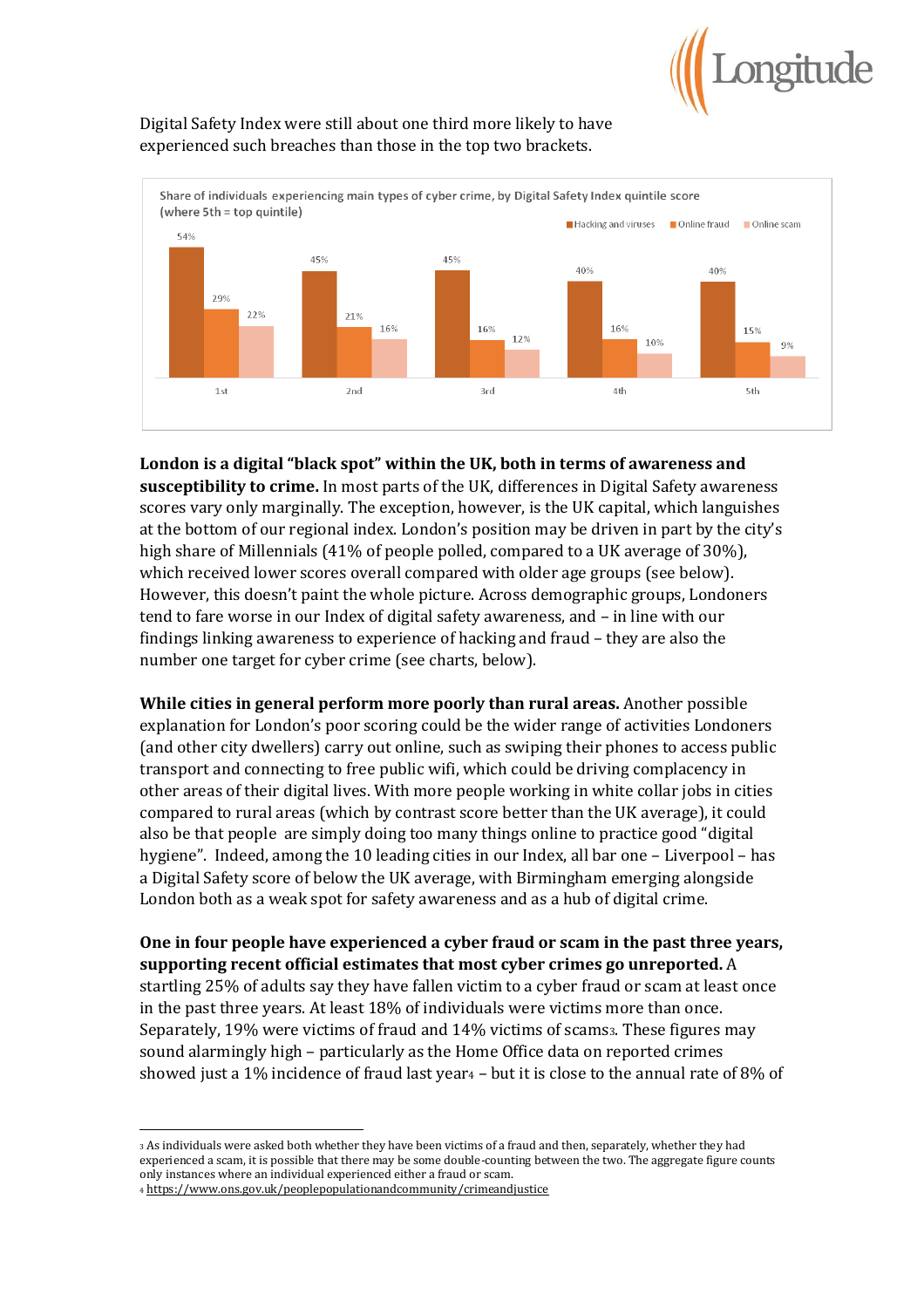

adults recently estimated by the ONS<sup>5</sup> in a new attempt to capture the true volume of cyber crimes which remain, for various reasons, woefully underreported.

### **In terms of vulnerability to digital crime, typical stereotypes don't apply.** In

contrast to common stereotypes, older respondents actually score better on digital safety awareness than their younger counterparts, and also experienced far less cyber crime. Digital awareness scores for the oldest age bracket (65 years old and above) were some 27% higher than the youngest (18-24 year olds) while one third (32%) of 25 to 34 year olds reported being victims of cyber fraud – the highest incidence of any demographic we analysed. This also puts to bed the notion that older people are more at risk of being "duped" by cyber criminals – in the 55 to 64 age bracket, just 14% had experienced cyber fraud, despite spending similar amounts of time spent online as Millennials.

#### **While new approaches may be required to help younger people stay digitally safe.**

Data on hacking also highlights a worrying trend for younger generations: almost twothirds (63%) of 18 to 24 year olds had fallen prey to hackers or viruses – again the largest share across demographics. And yet, when asked about actions taken to prevent future attacks, Millennials were less likely than their older counterparts to take positive action – such as installing anti-virus software – following a computer breach, leaving them even more vulnerable to subsequent attacks. This suggests either a lack of awareness of the risks, or a means of installing adequate protections. And while anecdotally, more companies seem to be investing in training all staff members in digital safety practices, those not yet in the workplace (60% of students also report being exposed to hackers or viruses) may not have the means or knowledge of where to go for help.



**Education levels and general digital skills offer no protection against cyber risks, while those in senior positions are being increasingly targeted, even where awareness levels are higher.** Both general education levels as well as broader digital skills appear to be no defence against cyber criminals. For example, Londoners do best across UK nations and regions on digital skills6, but worst on measures of Digital Safety. A similar trend holds across education brackets, with those holding Masters degrees

<sup>5</sup> <sup>5</sup> Based on an estimated 44m adults in England and Wales aged 16 and over (Source: ONS Overview of the UK population, March 2017)

<sup>6</sup> According to Barclays' upcoming Digital Empowerment Index, London scores top across UK nations and regions on digital skills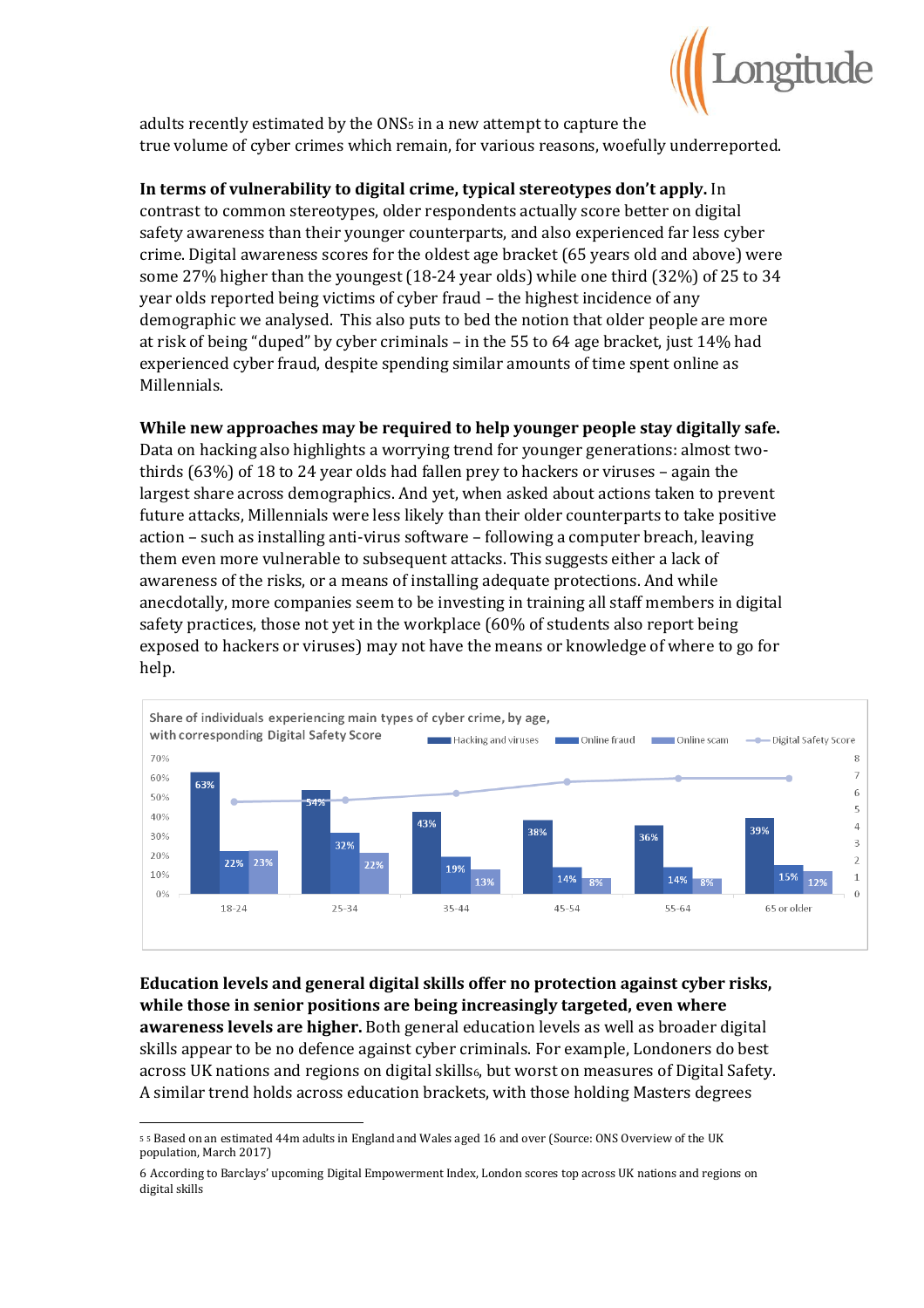

scoring slightly less well on digital safety awareness than those with post-high school or bachelor qualifications, and reporting a markedly higher incidence of all types of digital threat. Meanwhile, senior executives score above-average on their digital safety awareness, but are more at risk than any other function of cyber crime, with one in four experiencing cyber fraud and one in five a cyber scam in the past three years. This tends to confirm recent anecdotal reports of "spear" phishing and other types of cyber crime targeted at senior figures.

"People who feel very comfortable with technology can have a false sense of security. They think that they would never either be targeted or that if they did receive a phishing email, that they would recognise it. And of course, some phishing emails now are so sophisticated that even people in the cyber security profession wouldn't immediately recognise that they are malicious."

Jessica Barker, Cyber Security Consultant

# **APPENDIX:**

# *How we measure Digital Safety*

Barclays Digital Safety Index measures respondents' awareness and attitudes towards cyber security in five key aspects: protecting data, protecting devices, managing passwords, spotting threats, and understanding risks. For each measure, respondents were asked a series of questions. The survey blended self-assessment (such as how often individuals change their passwords) with exam-style questions (such as being able to spot whether an email is a phishing scam).

Respondents were awarded points in each category according to how well or poorly they performed, summing to a maximum score of 10 points across all categories (and a minimum of 1).

Very few respondents managed top marks in all categories, though 5% scored 9 points or better across the Index; the UK average was 6.3 points. Overall, individuals performed best in identifying threats and risks, but worst in the management of their own data and passwords.